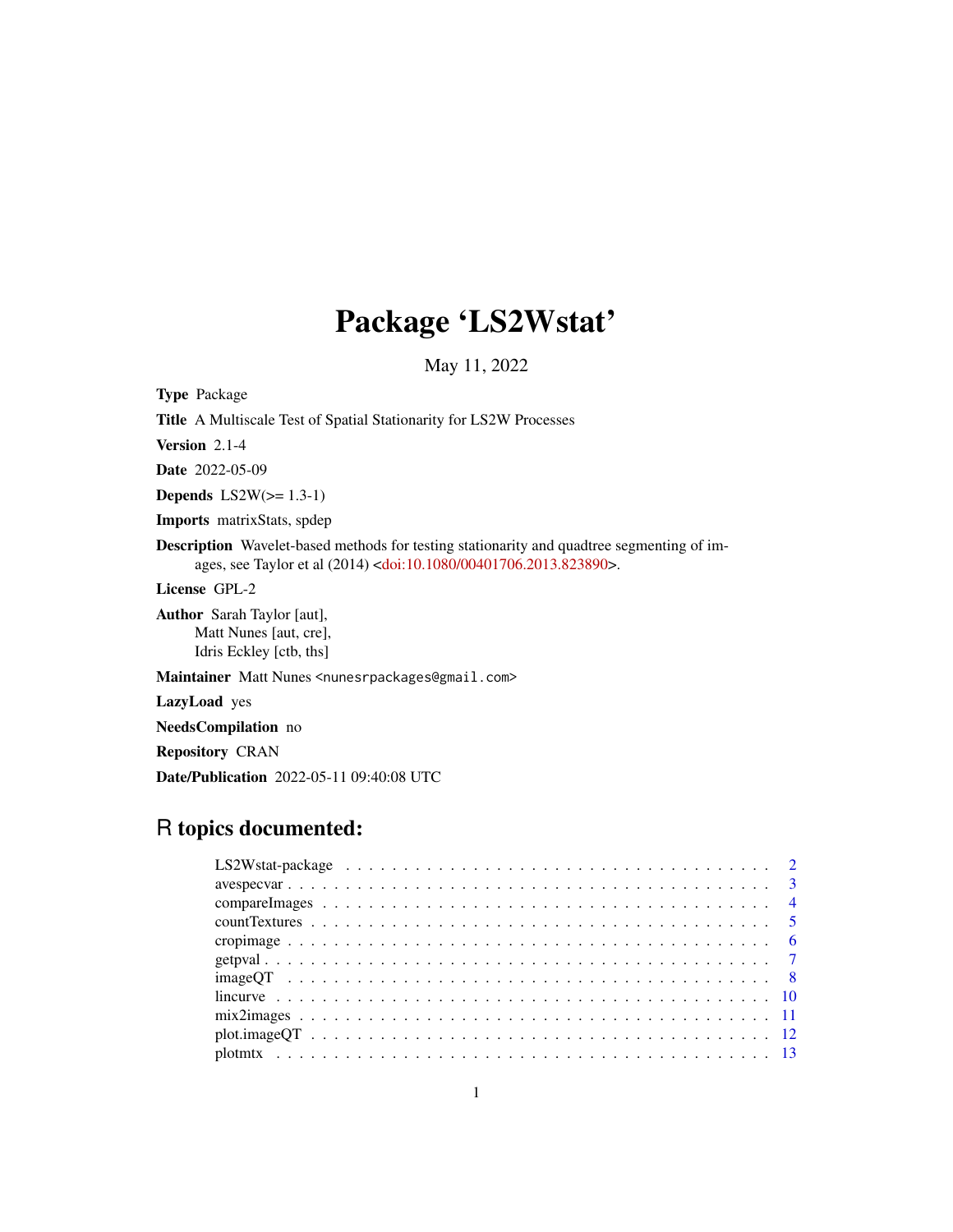<span id="page-1-0"></span>

| Index |  |  |  |  |  |  |  |  |  |  |  |  |  |  |  |  |  |  |
|-------|--|--|--|--|--|--|--|--|--|--|--|--|--|--|--|--|--|--|
|       |  |  |  |  |  |  |  |  |  |  |  |  |  |  |  |  |  |  |
|       |  |  |  |  |  |  |  |  |  |  |  |  |  |  |  |  |  |  |
|       |  |  |  |  |  |  |  |  |  |  |  |  |  |  |  |  |  |  |

LS2Wstat-package *Stationarity testing for locally stationary wavelet fields*

#### Description

This package contains functions for testing for stationarity within images, specifically locally stationary wavelet (LS2W) fields. In addition the package contains functions for implementing quadtree image decompositions, as well as code for simulating LS2W processes for a given spectral structure.

#### Details

| Package:  | LS2W <sub>stat</sub> |
|-----------|----------------------|
| Type:     | Package              |
| Version:  | 2.1                  |
| Date:     | 2018-05-21           |
| License:  | $GPL-2$              |
| LazyLoad: | yes                  |

#### Author(s)

Sarah L. Taylor and Matt Nunes

Maintainer: Matthew Nunes <nunesrpackages@gmail.com>

#### References

For details on testing LS2W fields for stationarity, see

Taylor, S.L., Eckley, I.A., and Nunes, M.A. (2014) A Test of Stationarity for Textured Images. *Technometrics*, 56 (3), 291-301.

For further information on LS2W processes, see

Eckley, I.A., Nason, G.P., and Treloar, R.L. (2010) Locally stationary wavelet fields with application to the modelling and analysis of image texture *Journal of the Royal Statistical Society Series C*, 59, 595-616.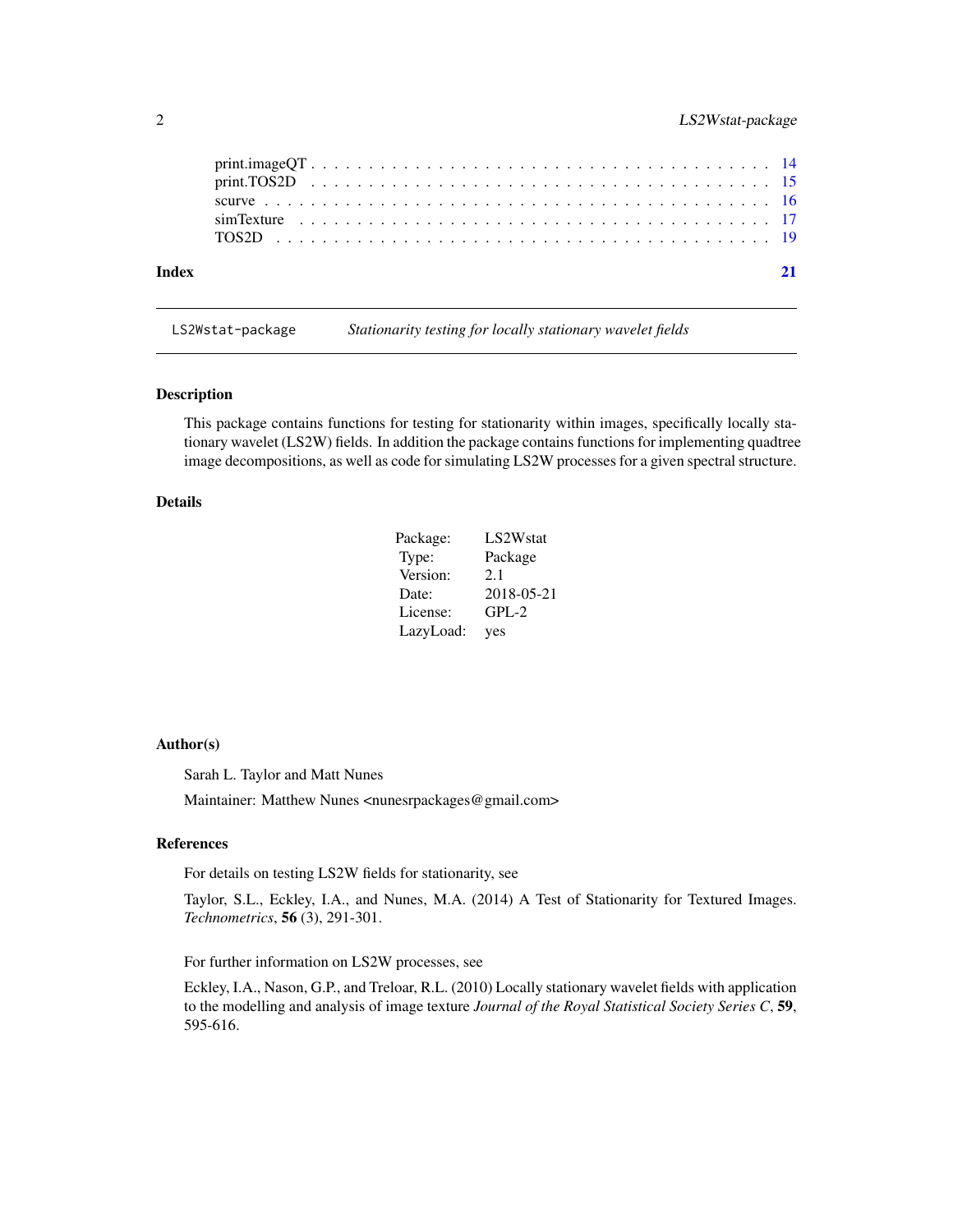<span id="page-2-1"></span><span id="page-2-0"></span>

#### Description

Calculates a test statistic for a test of stationarity based on the local wavelet spectrum.

# Usage

avespecvar(spectrum)

# Arguments

spectrum A local wavelet spectrum estimate, i.e. a cddews object.

# Details

The test statistic given by Taylor et al. (2014) for a test for stationarity is computed for use in the boostrap testing procedure ([TOS2D](#page-18-1)).

#### Value

statistic The value of the test statistic for the given spectrum.

#### Author(s)

Sarah L. Taylor

# References

Taylor, S.L., Eckley, I.A., and Nunes, M.A. (2014) A Test of Stationarity for Textured Images. *Technometrics*, 56 (3), 291-301.

#### See Also

[TOS2D](#page-18-1)

#### Examples

```
#Generate a cddews object
#
X <- Haar2MA.diag(64)
testspec<-cddews(X,smooth=FALSE)
#Find the value of the test statistic
#
avespecvar(testspec)
#
```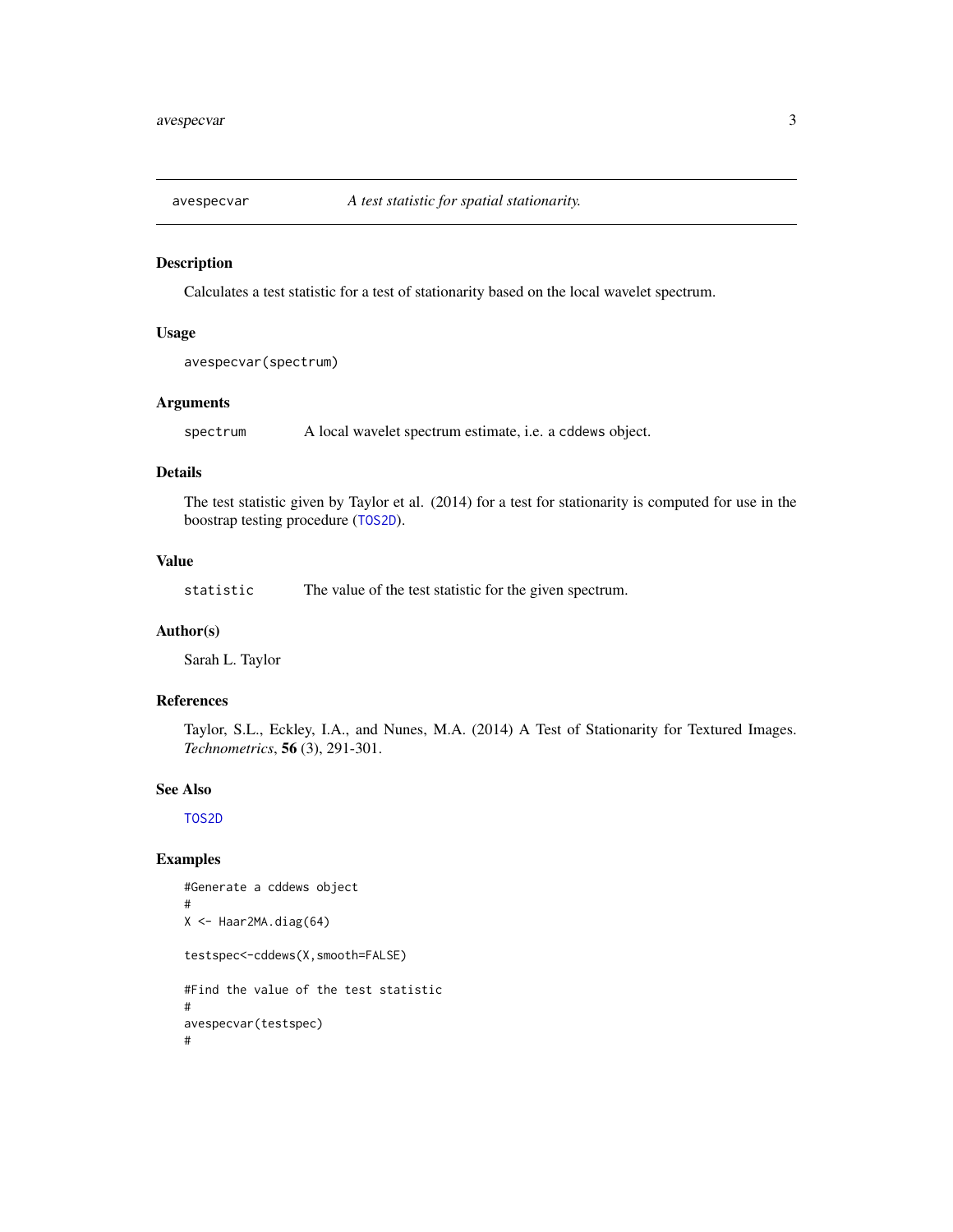# <span id="page-3-1"></span><span id="page-3-0"></span>Description

The function combines two images together, and then tests the montage for stationarity.

#### Usage

```
compareImages(Im1, Im2, testsize = min(nrow(Im1), nrow(Im2)), alpha=0.05,...)
```
#### Arguments

| Im1       | The first image to be compared.                                       |
|-----------|-----------------------------------------------------------------------|
| Im2       | The second image to be compared.                                      |
| testsize  | The size of the combined image montage to be tested for stationarity. |
| alpha     | The significance of the stationarity test.                            |
| $\ddotsc$ | Any other optional arguments to T0S2D.                                |

#### Details

An image *montage* of two images is created, and the homogeneity measure TOS2D is used in combination with getpval to assess stationarity of the montage. If the image is assessed as stationary, the two images are considered as the same texture.

#### Value

montageres A boolean value indicating whether the montage of Im1 and Im2 is stationary.

# Author(s)

Sarah L. Taylor and Matt Nunes

#### References

Taylor, S.L., Eckley, I.A., and Nunes, M.A. (2014) A Test of Stationarity for Textured Images. *Technometrics*, 56 (3), 291-301.

#### See Also

[TOS2D](#page-18-1), [countTextures](#page-4-1)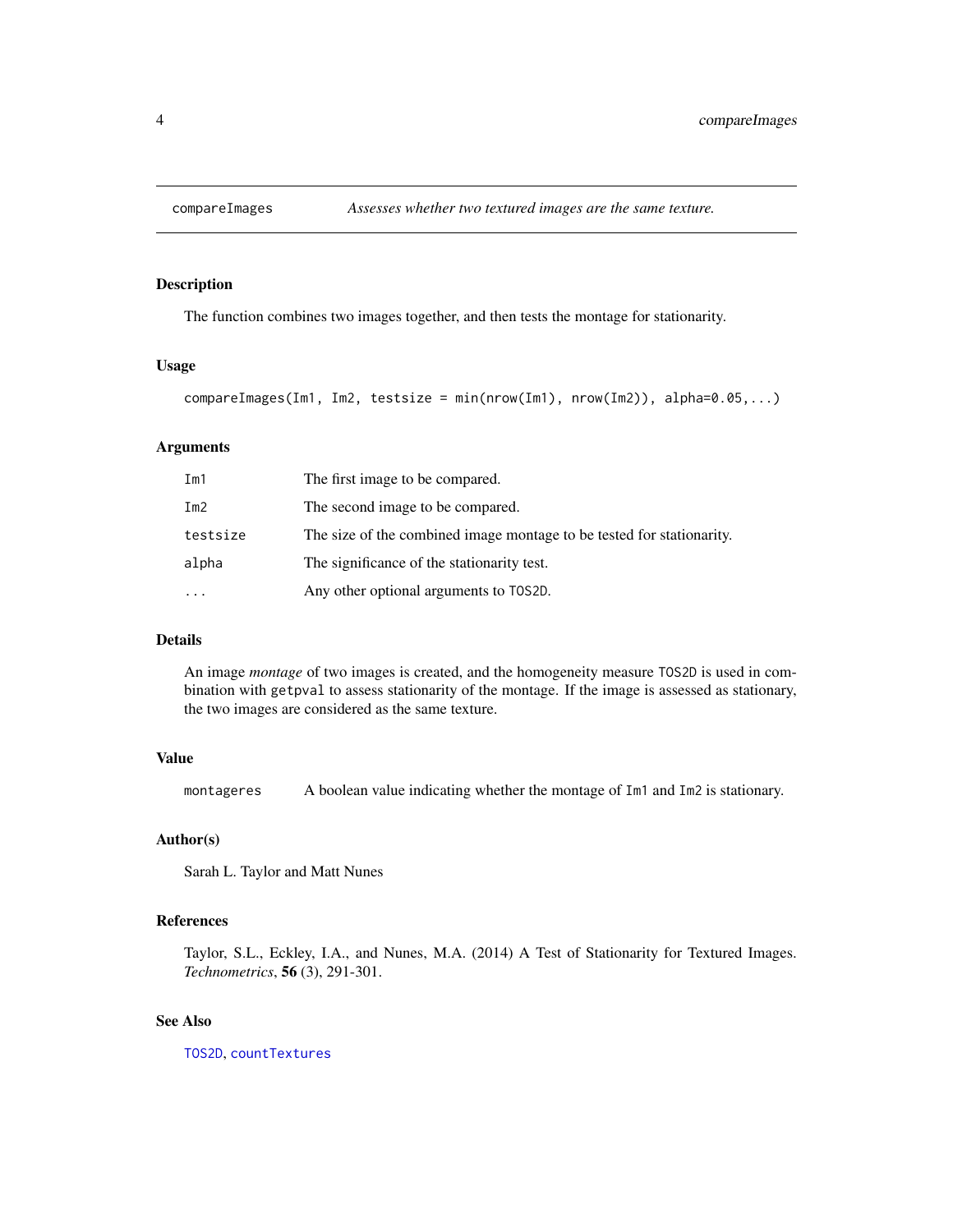# <span id="page-4-0"></span>countTextures 5

#### Examples

```
# create two images to be compared:
X1<-simTexture(32,K=1,imtype="S1")[[1]]
X2<-simTexture(32,K=1,imtype="S1", sd=1.6)[[1]]
# use the test to compare them:
test<-compareImages(X1,X2,nsamples=100, smooth=FALSE)
```
<span id="page-4-1"></span>countTextures *countTextures*

#### Description

Groups a list of (stationary) images into texture classes.

# Usage

countTextures(Imgs, medpol = TRUE, ...)

#### Arguments

| Imgs                    | A list of images to classify into textures.                                                                           |
|-------------------------|-----------------------------------------------------------------------------------------------------------------------|
| medpol                  | A boolean value indicating whether to zero mean the images (with Tukey's me-<br>dian polish) prior to classification. |
| $\cdot$ $\cdot$ $\cdot$ | Any other optional arguments to the classification function compareles.                                               |

#### Details

The procedure recursively uses the function compareImages to decide whether two images are of the same texture or not. More specifically, the first image is sequentially tested with all others in the list, assigning the images the label "1" if assessed as the same texture as the first image. All other (unclassified) images are then similarly compared with candidates from different texture classes, until all images have been assigned a group label. Testing recursively in this way, there are at most choose(length(Imgs),2) comparisons performed, but in reality the number could be a lot fewer.

#### Value

Iclass A vector (of length length(Imgs)) of texture labels corresponding to each image in Imgs.

#### Author(s)

Sarah L. Taylor and Matt Nunes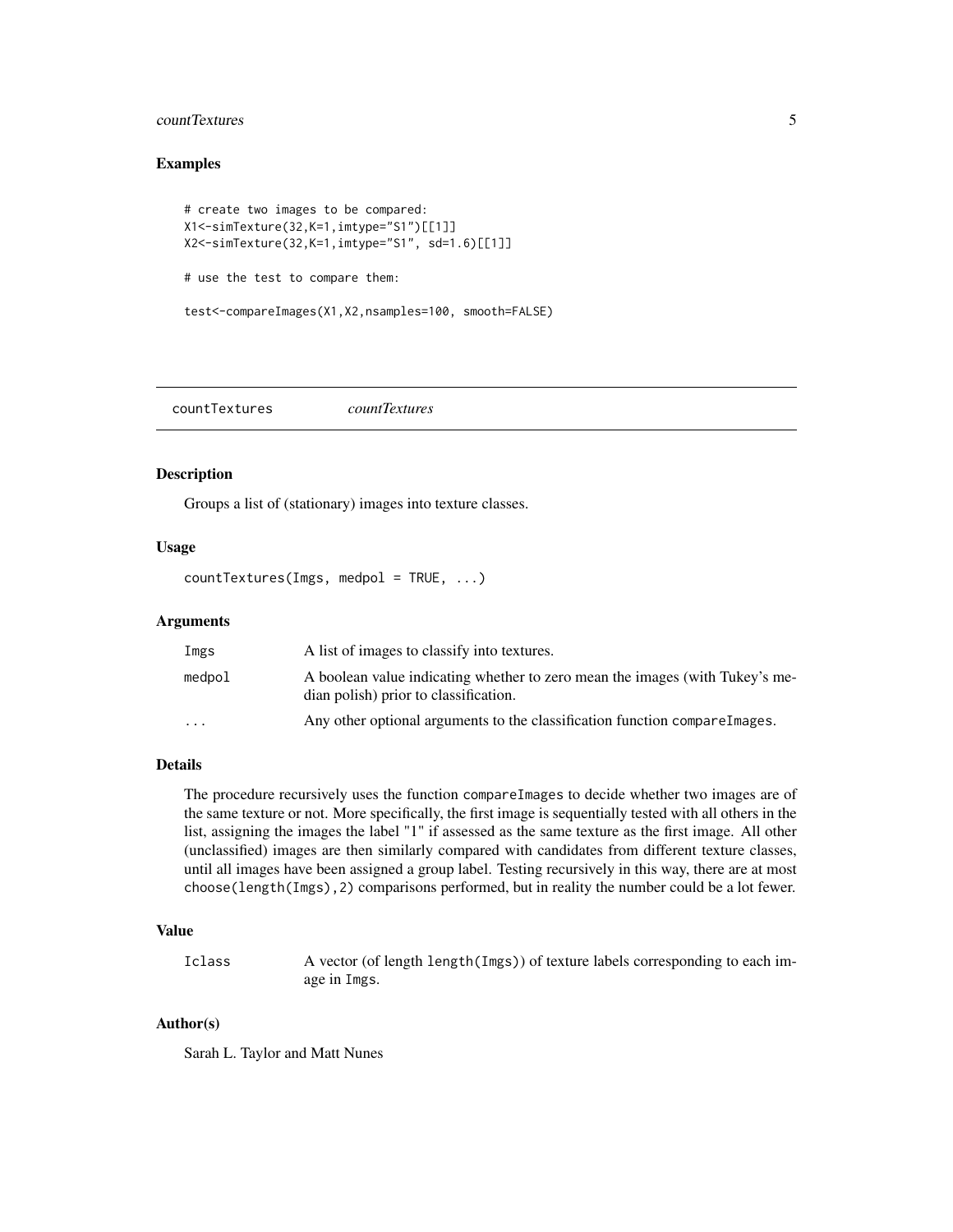#### <span id="page-5-0"></span>References

Taylor, S.L., Eckley, I.A., and Nunes, M.A. (2014) A Test of Stationarity for Textured Images. *Technometrics*, 56 (3), 291-301.

# See Also

[compareImages](#page-3-1)

# Examples

```
## Not run:
X1<-simTexture(128,K=1,imtype="S1")[[1]]
X2<-simTexture(128,K=1,imtype="S1")[[1]]
X3<-simTexture(128,K=1,imtype="S1",sd=1.6)[[1]]
Xlist<-list(X1,X2,X3)
Xlist.class<-countTextures(Xlist, bs=100)
## End(Not run)
```
cropimage *Crops a rectangular image to a specified (square) dimension*

# Description

If the input image is not of dimension  $2^n \times 2^n$ , for some *n*, then the image is cropped to an optionally specified size.

#### Usage

```
cropimage(image, newsize = NULL, pos = "e")
```
# Arguments

| image   | The image you wish to crop.                                                                                              |
|---------|--------------------------------------------------------------------------------------------------------------------------|
| newsize | An optional dimension (smaller than the original image dimension), to which<br>the image should be cropped.              |
| pos     | The position of the subimage to take when cropping an image. See the docu-<br>mentation for mix2images for more details. |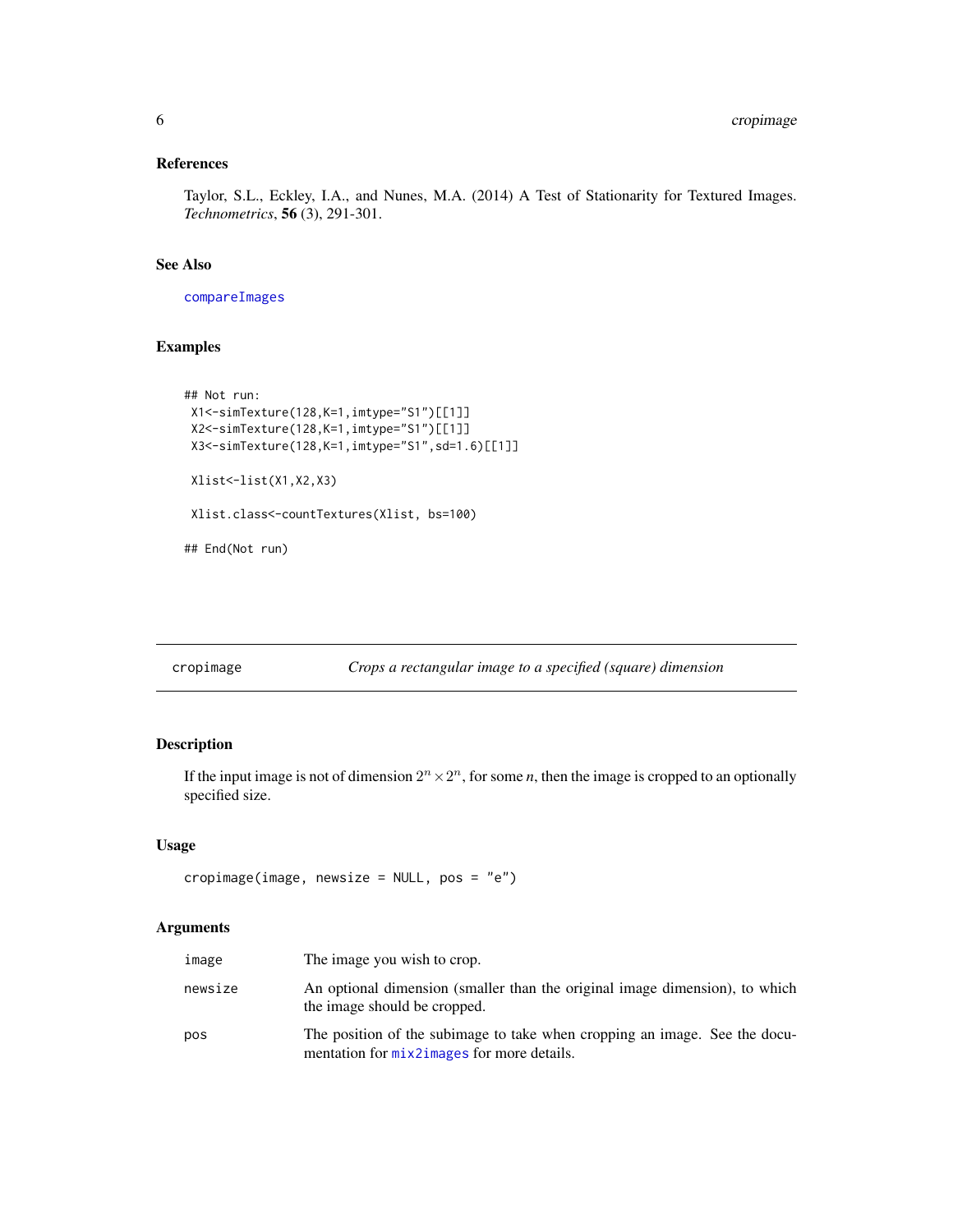#### <span id="page-6-0"></span>getpval and the set of the set of the set of the set of the set of the set of the set of the set of the set of the set of the set of the set of the set of the set of the set of the set of the set of the set of the set of t

#### Details

As we often wish to work with images whose dimensions are some power of 2, this function will determine whether the image is of an appropriate size and if not it will crop the image so that it is. The optional pos argument specifies the position of the cropped subimage to be returned; for example pos="e" specifies the central region. See [mix2images](#page-10-1) for more details on the positioning argument.

# Value

| subim | A square image with dimension $2^n \times 2^n$ , where n is either news ize or the largest |
|-------|--------------------------------------------------------------------------------------------|
|       | feasible dyadic power smaller than the original image dimensions.                          |

#### Author(s)

Matt Nunes

# See Also

[mix2images](#page-10-1)

#### Examples

```
#
#Create an image with dimensions not a power of two
#
testimage <- matrix(rnorm(300^2),nrow=300,ncol=300)
#
#Crop the image
#
Newimage <- cropimage(testimage)
#
# Check new dimension size.
#
dim(Newimage)
#
```
<span id="page-6-1"></span>getpval *Computes a p-value for the output of the test for stationarity.*

#### Description

Computes and returns a p-value from the output of the bootstrap test for stationarity.

#### Usage

getpval(statvec, verbose = TRUE)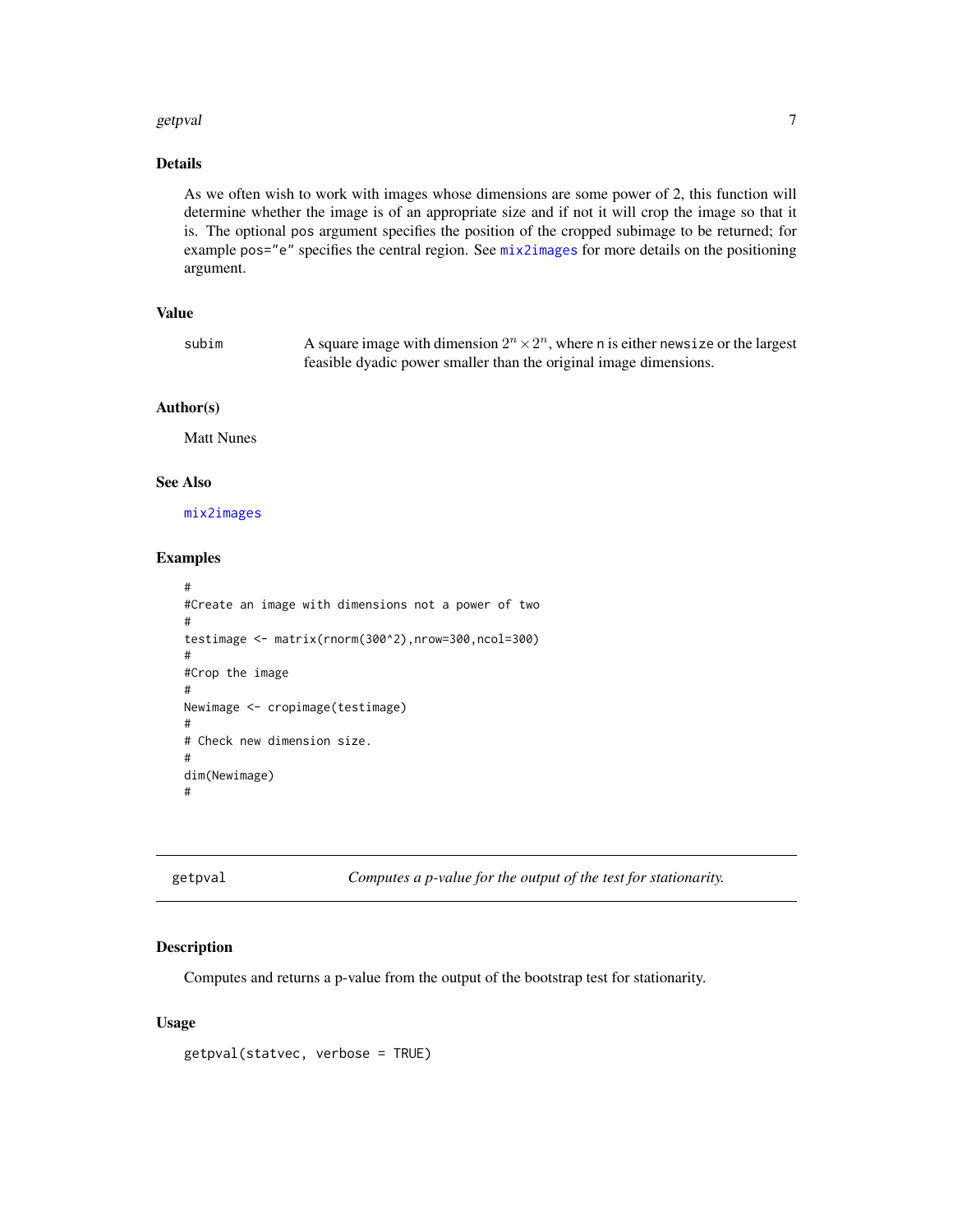# <span id="page-7-0"></span>Arguments

| statvec | A vector of test statistics, such as that given by T0S2D. The first value must be<br>the value of the test statistic for the original image. |
|---------|----------------------------------------------------------------------------------------------------------------------------------------------|
| verbose | If TRUE then the p-value is printed and a sentance declaring "stationary" or "not<br>stationary" is printed.                                 |

# Value

p The p-value of the test.

#### Author(s)

Sarah L. Taylor

# References

Taylor, S.L., Eckley, I.A., and Nunes, M.A. (2014) A Test of Stationarity for Textured Images. *Technometrics*, 56 (3), 291-301.

#### See Also

[TOS2D](#page-18-1)

# Examples

#Generate a stationary image

testimage <- matrix(rnorm(64\*64), nrow=64, ncol=64)

# Run test of stationarity

## Not run: TestofStat<-TOS2D(testimage)

# Obtain p-value

getpval(TestofStat\$samples)

## End(Not run)

<span id="page-7-1"></span>imageQT *Performs an image quadtree decomposition.*

# Description

The quadtree decomposition is achieved by recursively splitting subimages into regions of stationarity.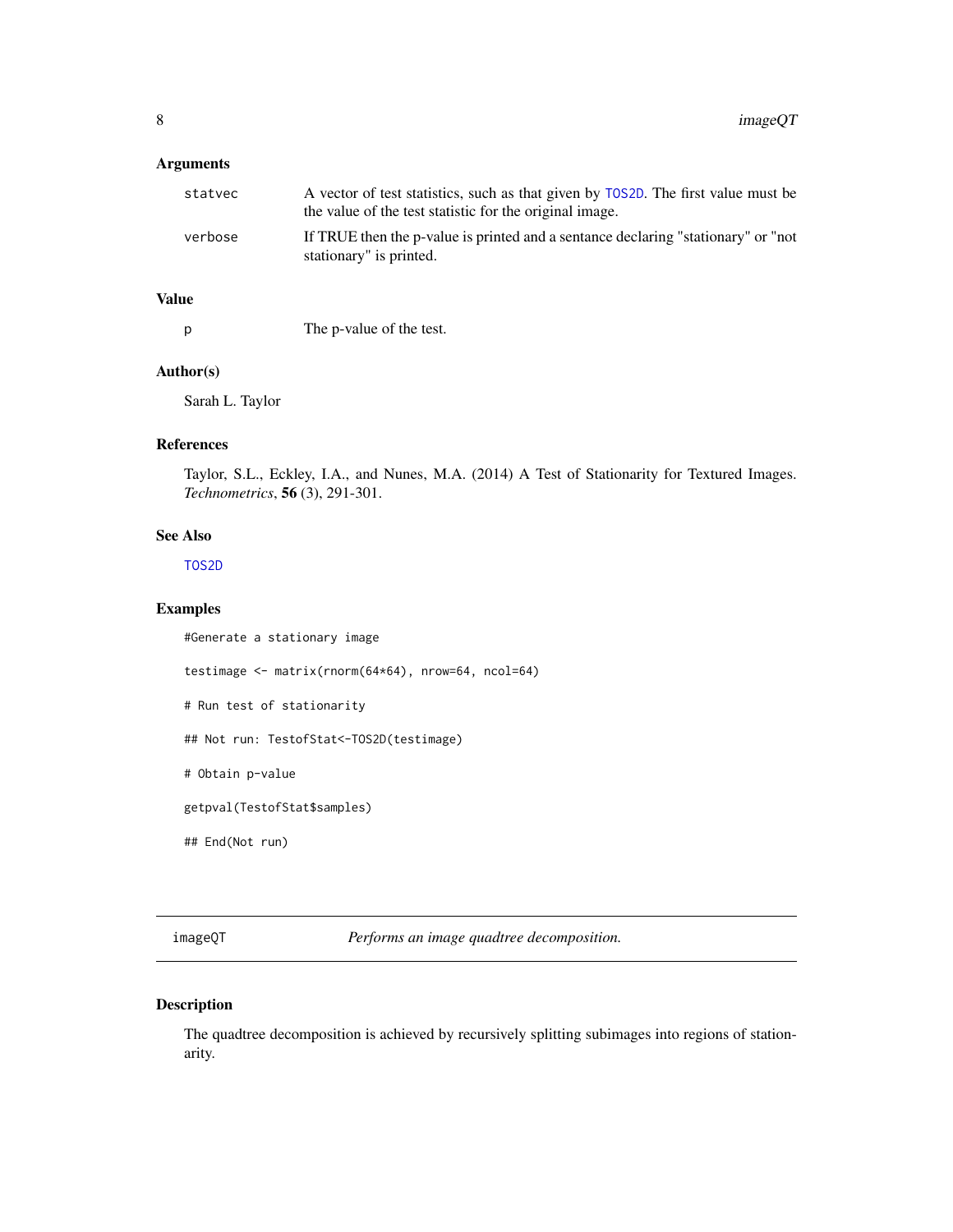#### $imageQT$  9

#### Usage

 $imageQT(image, test = TOS2D, minsize = 64, alpha=0.05, ...)$ 

# Arguments

| image   | An image to be decomposed.                                                     |
|---------|--------------------------------------------------------------------------------|
| test    | A function for assessing regions of spatial homogeneity, for example<br>TOS2D. |
| minsize | The smallest region to test for homogeneity.                                   |
| alpha   | The significance level for the homogeneity test test.                          |
|         | Any other (optional) arguments to TOS2D.                                       |

# Details

This function works by assessing an image for homogeneity. If it is not homogeneous, the image is split into its four subquadrants. Each of these is then tested for homogeneity. The heterogeneous subimages are then again subdivided and tested again. This procedure is repeated until either all subimages are deemed stationary or the minimum testing size minsize is reached.

#### Value

An object of class imageQT with the following components:

| data.name | The image analysed.                                                                                                                                                                                                                     |
|-----------|-----------------------------------------------------------------------------------------------------------------------------------------------------------------------------------------------------------------------------------------|
| indl      | The index representation of the nonstationary images in the quadtree decompo-<br>sition.                                                                                                                                                |
| resl      | The results of the stationarity testing (from binfun) during the quadtree decom-<br>position. The results giving 0 match those contained in the indl component and<br>the results giving 1 match those contained in the indS component. |
| imsize    | The original image dimension.                                                                                                                                                                                                           |
| imS       | The stationary subimages in the quadtree decomposition.                                                                                                                                                                                 |
| indS      | The index representation of the stationary images in the quadtree decomposition.                                                                                                                                                        |
| minsize   | The minimum testing region used during the quadtree decomposition.                                                                                                                                                                      |

#### Author(s)

Sarah L. Taylor and Matt Nunes

# References

Sonka, M., Boyle, R., and Hlavic, V. (1999) Image processing, analysis and machine vision. 2nd Edition, PWS Publishing.

Taylor, S.L., Eckley, I.A., and Nunes, M.A. (2014) A Test of Stationarity for Textured Images. *Technometrics*, 56 (3), 291-301.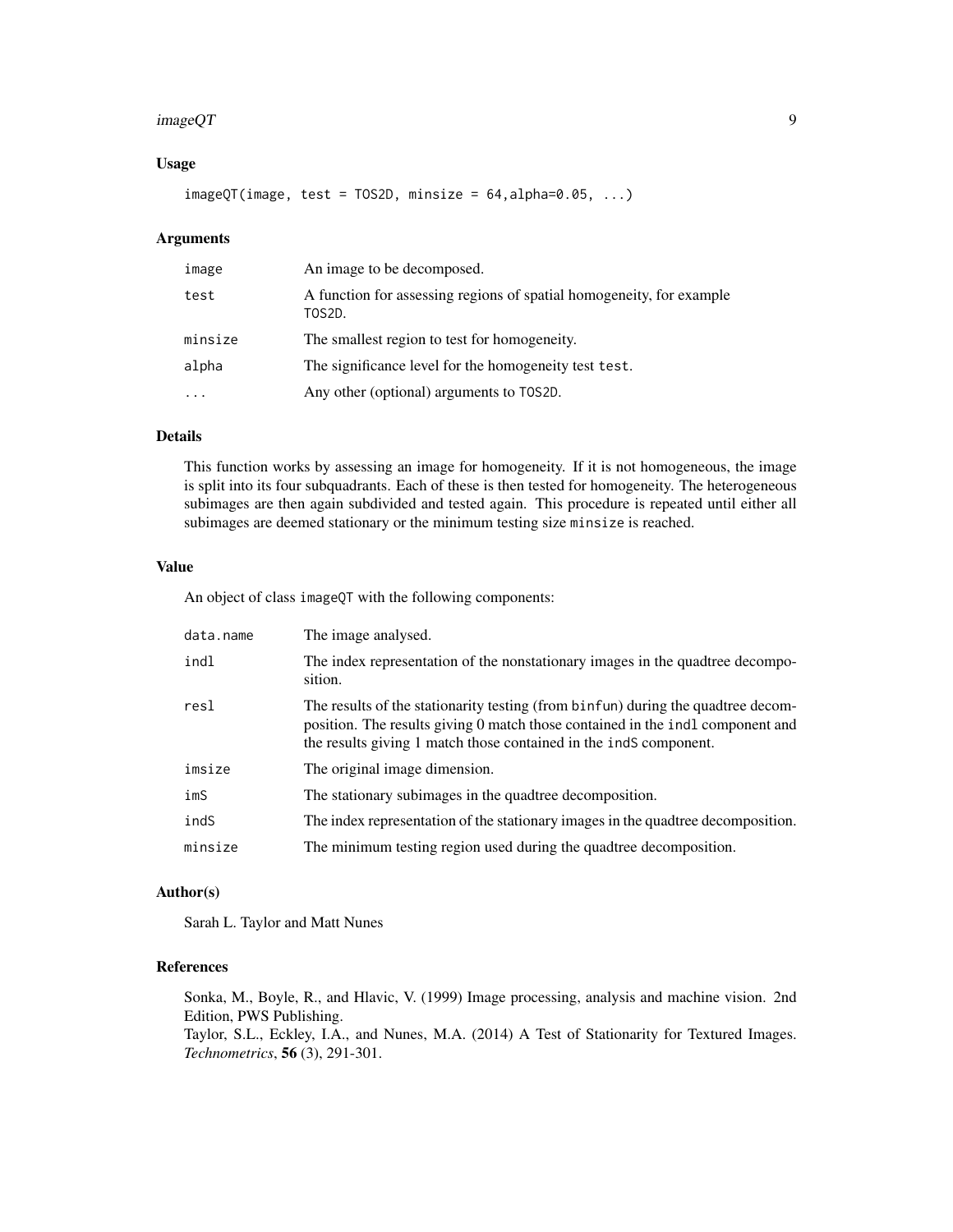# See Also

[plot.imageQT](#page-11-1), [TOS2D](#page-18-1)

# Examples

```
# generate an image:
X<-simTexture(128,K=1,imtype="NS1", sd = 3)[[1]]
```
## Not run: XQT<-imageQT(X,binfun=TOS2D.bin)

# <span id="page-9-1"></span>lincurve *A linear function between two constant values.*

# Description

A function with which to generate nonstationary covariance structure.

# Usage

```
lincurve(x, start = 1, end = 2, a = 0.25)
```
# Arguments

| $\mathsf{X}$ | a sequence of x-values.                                           |
|--------------|-------------------------------------------------------------------|
| start        | a starting value for the linear function.                         |
| end          | an ending value for the linear function.                          |
| a            | a proportion of the x-values for the linear part of the function. |

# Value

#### Author(s)

Matt Nunes

# See Also

[scurve](#page-15-1), [simTexture](#page-16-1)

<span id="page-9-0"></span>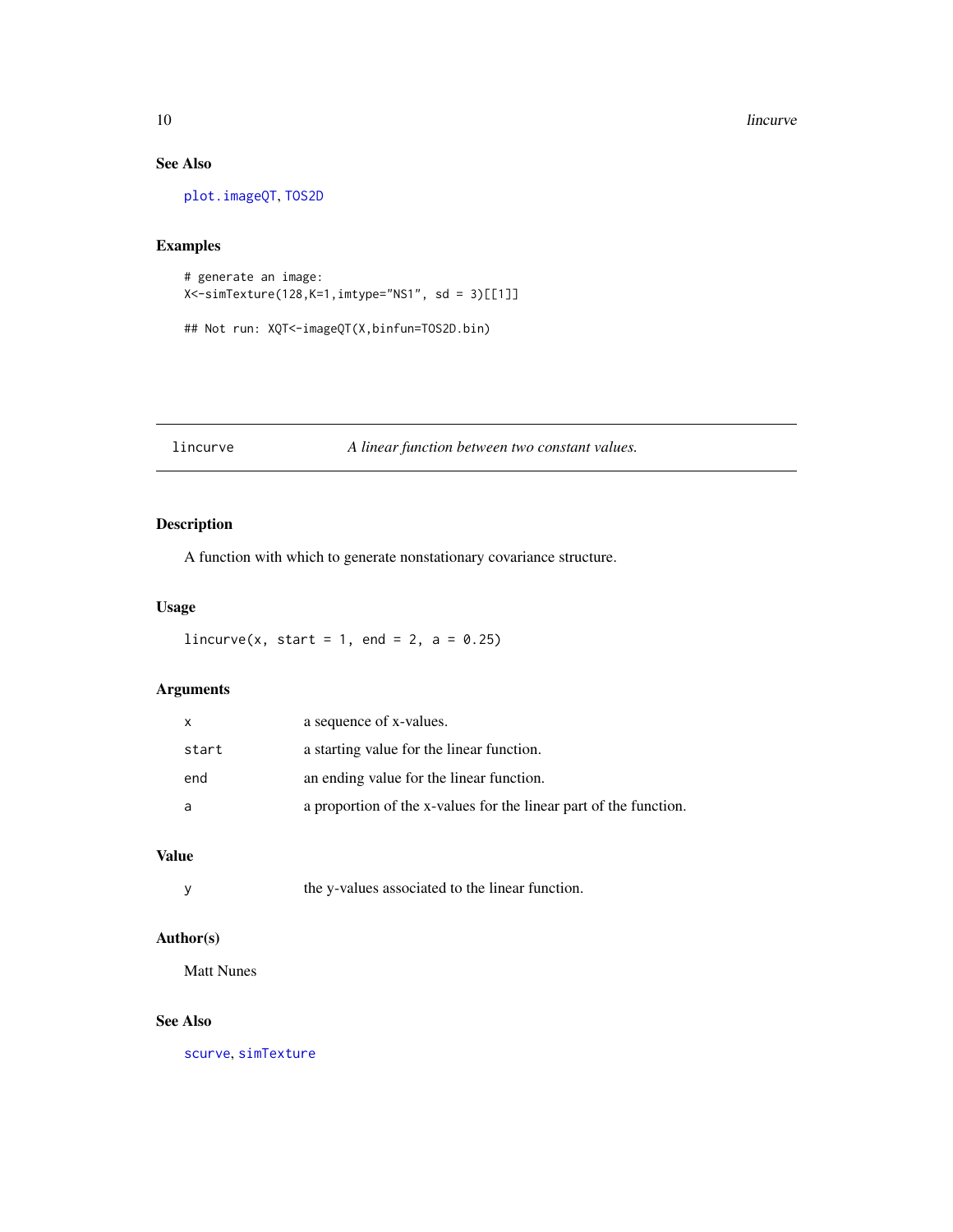# <span id="page-10-0"></span>mix2images 11

# Examples

x<-seq(0,1,length=128) y<-lincurve(x,start=1,end=2,a=.25) plot(x,y,type="l")

<span id="page-10-1"></span>mix2images *Insert one image into another.*

#### Description

Image A is re-sized to a specified proportion of Image B, then inserted into Image B at a given position.

#### Usage

mix2images(imageA, imageB, prop = 0.25, pos = "e")

#### Arguments

| imageA | The first image which is resized and placed inside the second image.                                                                                                                                                                                                                                                                                                                                                                                         |
|--------|--------------------------------------------------------------------------------------------------------------------------------------------------------------------------------------------------------------------------------------------------------------------------------------------------------------------------------------------------------------------------------------------------------------------------------------------------------------|
| imageB | The second image, into which the first is placed.                                                                                                                                                                                                                                                                                                                                                                                                            |
| prop   | The proportion of Image B to be taken up by Image A.                                                                                                                                                                                                                                                                                                                                                                                                         |
| pos    | The exact position of image A in image B. Possible options are "a", "b", "c",<br>"d", "e" which corresponds to (a) top-right, (b) bottom-right, (c) top-left, (d)<br>bottom-left and (e) centred. A more exact location may be specified by inputting<br>$pos = c(x, y)$ , which represents the position in pixels from the top-left of the<br>image (i.e. $c(x, y)$ puts Image A x pixels down and y pixels across from the<br>top-left corner of Image B.) |

#### Details

This function first of all crops Image A to be a given proportion of Image B and then inserts it into image B at the specified location. If image B is too small for the size of image A required then the whole of image A is placed in image B. Both must be dyadic in length and square images.

# Value

ImageB A matrix with the specified values selected exchanged to those of Image A.

#### Author(s)

Sarah L. Taylor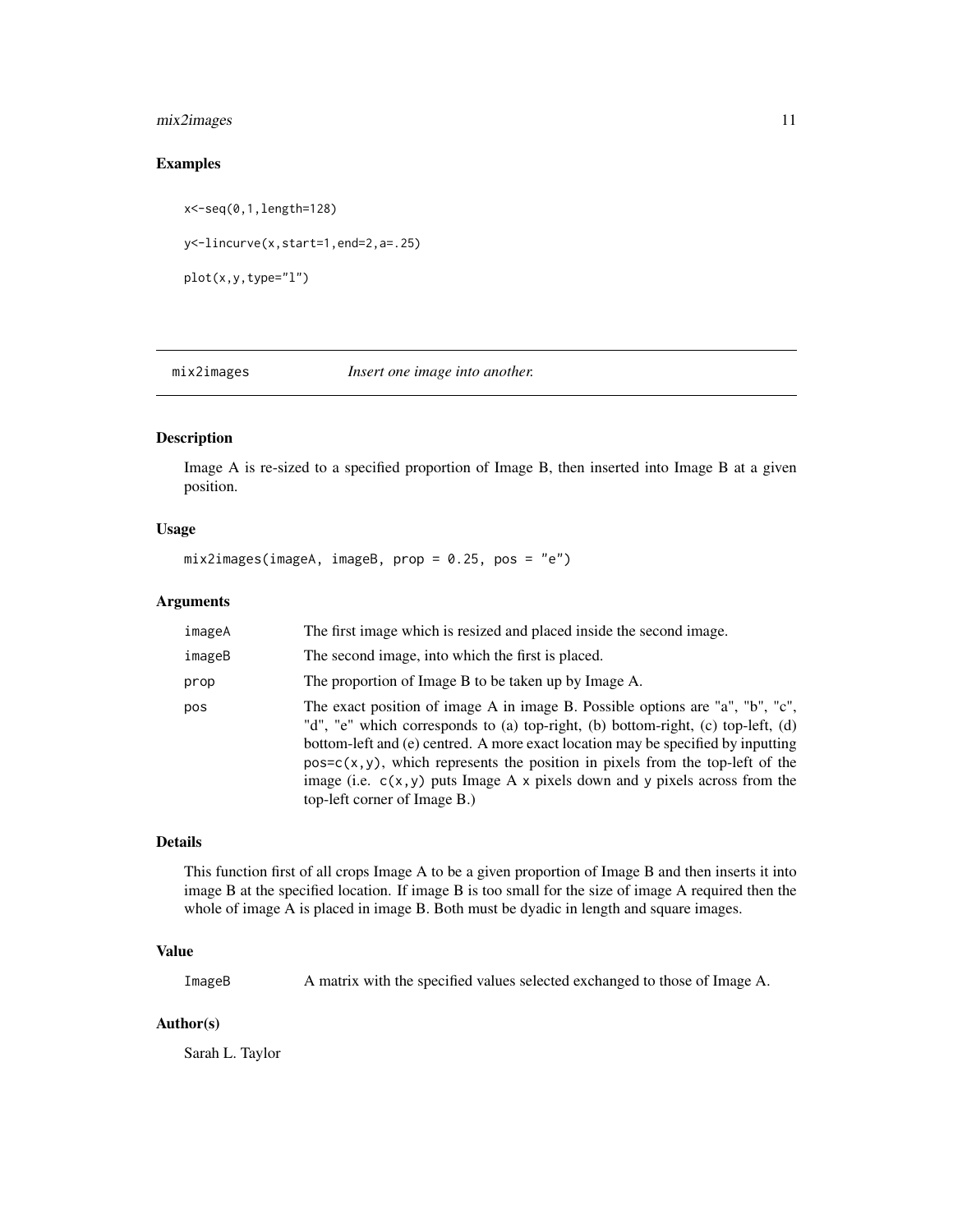# <span id="page-11-0"></span>References

Taylor, S.L., Eckley, I.A., and Nunes, M.A. (2014) A Test of Stationarity for Textured Images. *Technometrics*, 56 (3), 291-301.

#### Examples

```
# Generate 2 images.
#
ImageA <- matrix(rnorm(256^2), nrow=256, ncol=256)
ImageB <- matrix(rnorm(256^2, sd=2.8), nrow=256, ncol=256)
#
# Insert Image A into Image B at a proportion of 0.25
#
MixImaImb <- mix2images(ImageA, ImageB, prop=0.25, pos="e")
#
```
<span id="page-11-1"></span>plot.imageQT *A plot function for quadtree decompositions.*

#### Description

A plot function for quadtree decompositions.

# Usage

```
## S3 method for class 'imageQT'
plot(x, cires, unclassval = 0, class = FALSE, QT = TRUE,return = FALSE, qtl = 1, ...
```
# Arguments

| X          | A quadtree decomposition object, such as output from imageQT.                                            |
|------------|----------------------------------------------------------------------------------------------------------|
| cires      | Results of count Textures for the classification of subimages produced by the<br>quadtree decomposition. |
| unclassval | A value for unclassified values in a quadtree decomposition.                                             |
| class      | A boolean value indicating whether to plot the results from count Textures.                              |
| ОT         | A boolean value indicating whether to plot the quadtree decomposition.                                   |
| return     | A boolean value indicating whether to return the matrix associated to the plotted<br>image.              |
| qtl        | Colour specification for the lines drawn in the image segmentation (for QT=TRUE).                        |
| $\cdot$    | Any other optional arguments to <i>image</i> .                                                           |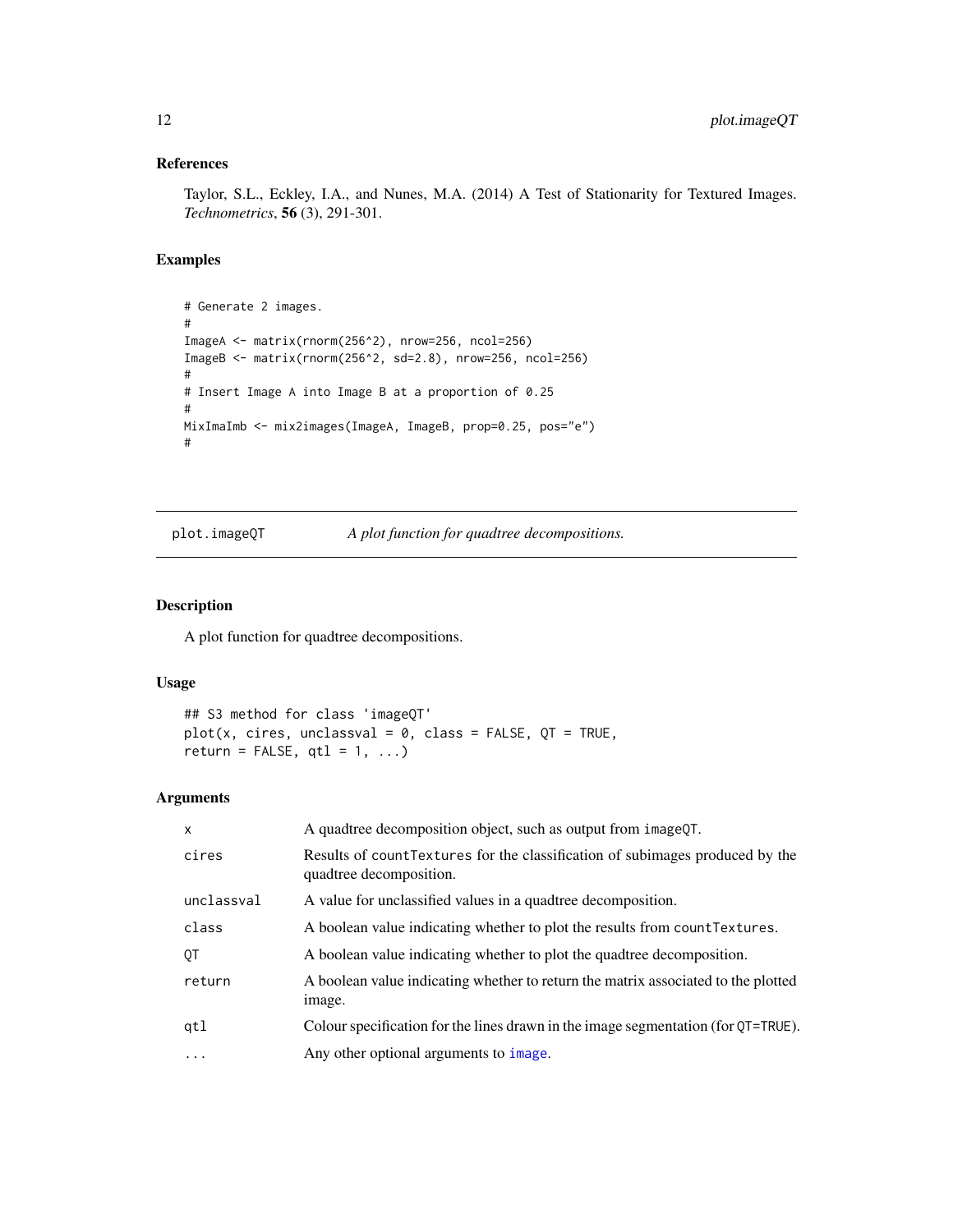#### <span id="page-12-0"></span>plotmtx and the state of the state of the state of the state of the state of the state of the state of the state of the state of the state of the state of the state of the state of the state of the state of the state of th

# Details

The function plots the chosen quadtree decomposition, and optionally the textured region classification output from countTextures. If the classification output is plotted (class=TRUE), each textured region is uniquely coloured according to its texture group.

# Value

immat the matrix associated to the plotted image.

#### Author(s)

Sarah L. Taylor and Matt Nunes

# See Also

[imageQT](#page-7-1), [countTextures](#page-4-1)

#### Examples

## Not run: X<-simTexture(256,K=1,imtype="NS2")[[1]] XQT<-imageQT(X, bs=100, smooth=FALSE) XCI <- Tex(XQT\$imS, bs=100, smooth=FALSE) plot(XQT, XCI, QT=T, class=T) ## End(Not run)

plotmtx *Image manipulation*

#### Description

A function which rearranges image content for nice plotting.

# Usage

plotmtx(m)

#### Arguments

m An image (matrix) for converting so that it can be plotted.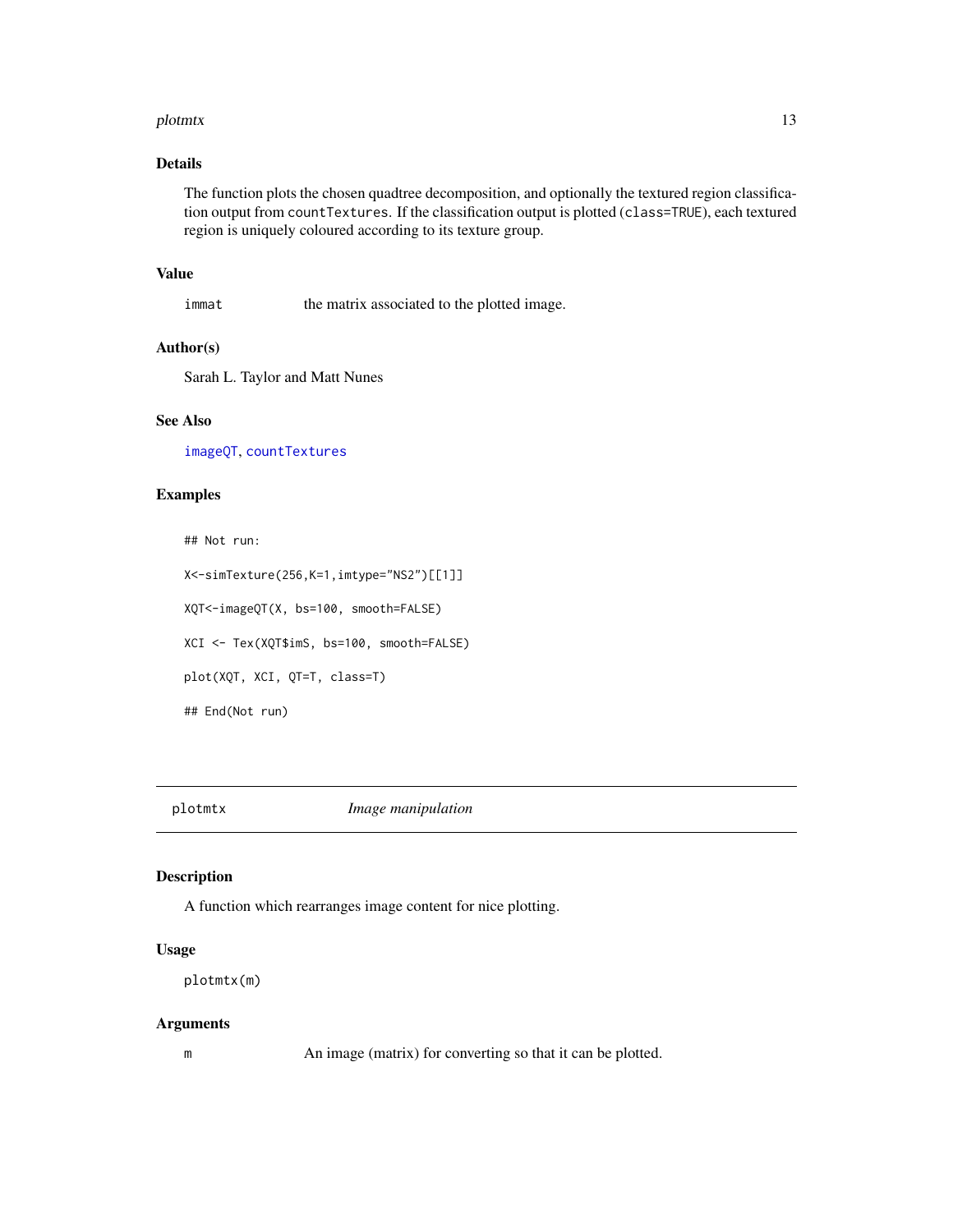# <span id="page-13-0"></span>Details

Due to the input and plotting output of the R base function [image](#page-0-0), this function reorders the pixels within an image such that, when used, the [image](#page-0-0) function produces a plot of a image (matrix) "as is".

#### Value

m.out The manipulated image corresponding to the input image.

#### Author(s)

Matt Nunes

#### See Also

[image](#page-0-0)

# Examples

Im<-simTexture(n=256,type="NS4",K=1)[[1]]

```
image(plotmtx(Im))
```
print.imageQT *Print out information about a imageQT object in readable form.*

# Description

This function prints out information about a imageQT object in a nice human-readable form.

# Usage

```
## S3 method for class 'imageQT'
print(x, \ldots)
```
# Arguments

|   | An object of class 'imageQT' about which you wish to print information. |
|---|-------------------------------------------------------------------------|
| . | This argument actually does nothing in this function!                   |

#### Author(s)

Matt Nunes

# See Also

[imageQT](#page-7-1)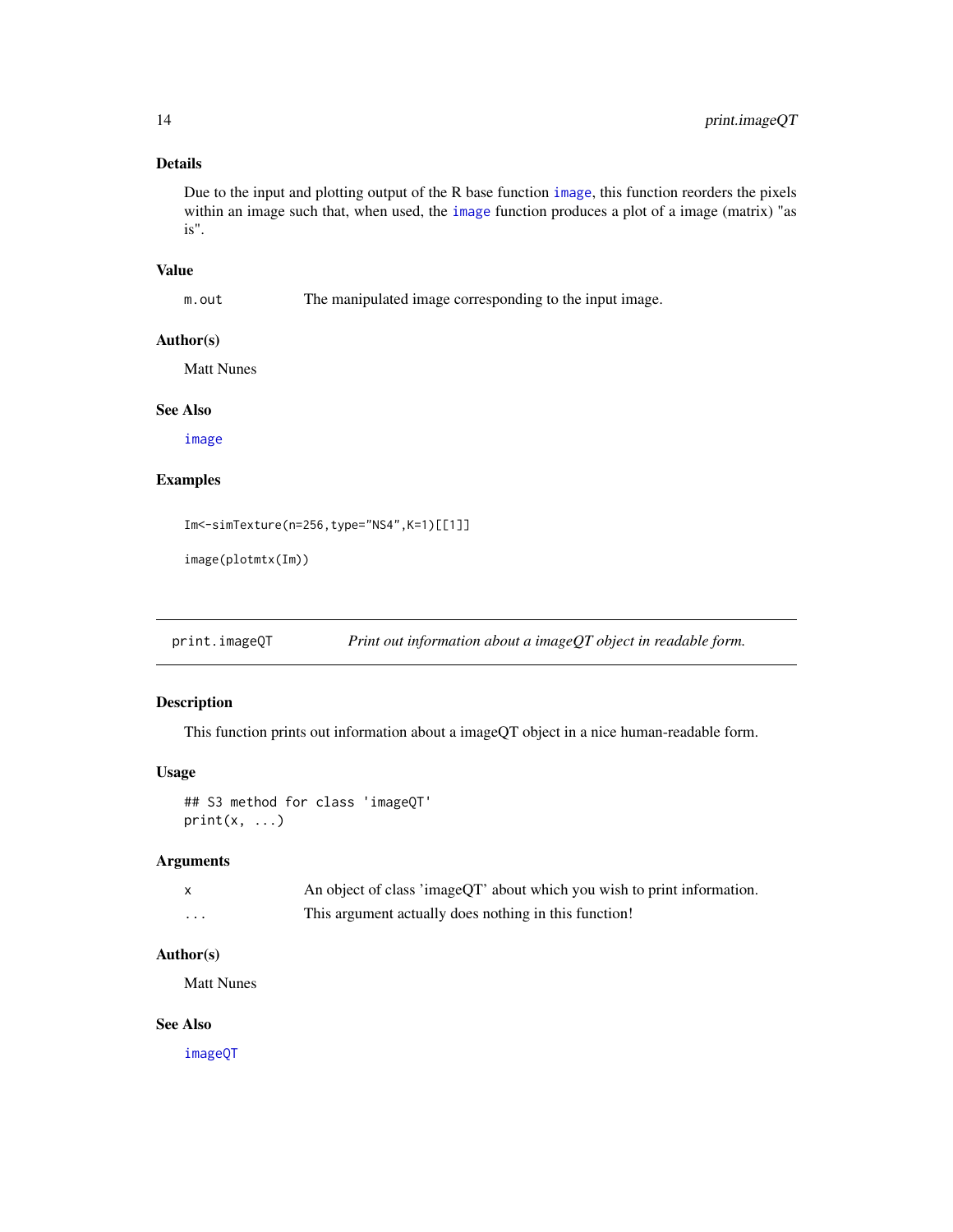# <span id="page-14-0"></span>print.TOS2D 15

#### Examples

```
## Not run:
#
# Generate a imageQT object for a HaarMontage realisation
#
X<-simTexture(n=256,K=1,imtype="S1")[[1]]
Xres <- imageQT(X)
print(Xres)
## End(Not run)
```
print.TOS2D *Print out information about a TOS2D object in readable form.*

# Description

This function prints out information about a TOS2D object in a nice human-readable form.

#### Usage

```
## S3 method for class 'TOS2D'
print(x, \ldots)## S3 method for class 'TOS2D'
summary(object, ...)
```
# Arguments

| x, object | An object of class 'TOS2D' about which you wish to print information. |
|-----------|-----------------------------------------------------------------------|
| .         | This argument actually does nothing in this function!                 |

# Author(s)

Matt Nunes

# See Also

[TOS2D](#page-18-1)

#### Examples

```
## Not run:
#
# Generate a TOS2D object for a HaarMontage realisation
#
X<-simTexture(n=256,K=1,imtype="S1")[[1]]
```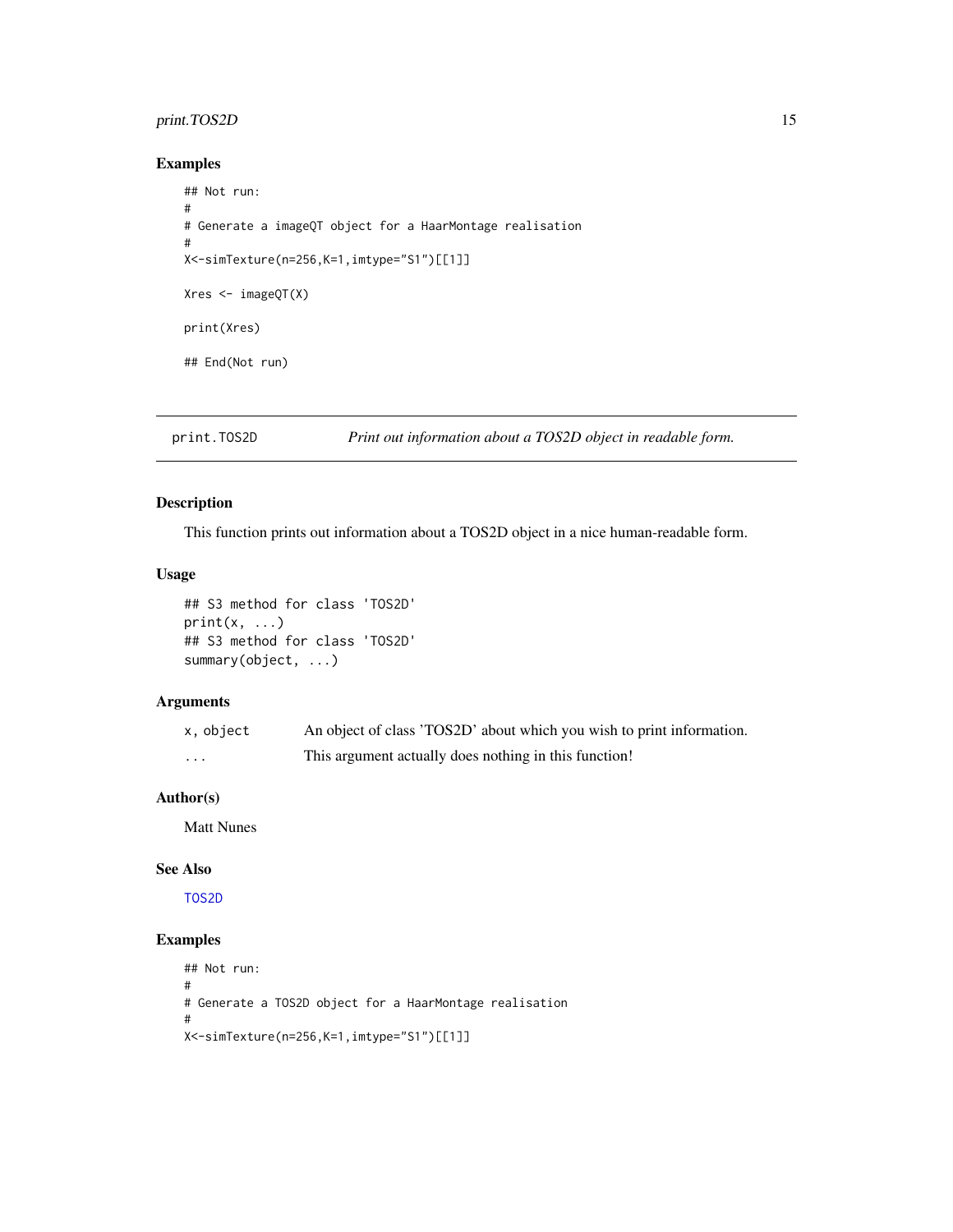```
Xres \leftarrow TOS2D(X)summary(Xres)
## End(Not run)
```
<span id="page-15-1"></span>

scurve *An S curve function between two constant values.*

# Description

A function with which to generate nonstationary covariance structure.

# Usage

scurve(x,  $a = 1$ , start = 1, end = 2)

# Arguments

| X.    | a sequence of x-values.                |
|-------|----------------------------------------|
| -a    | The coefficient of slope of the curve. |
| start | a starting value for the curve         |
| end   | an ending value for the curve          |

# Value

| the function values associated to x depicting an S-curve. |  |
|-----------------------------------------------------------|--|
|-----------------------------------------------------------|--|

#### Author(s)

Matt Nunes

# See Also

[lincurve](#page-9-1), [simTexture](#page-16-1)

# Examples

x<-seq(0,1,length=100) y<-scurve(x,.4,1,2)

plot(x,y,type="l")

<span id="page-15-0"></span>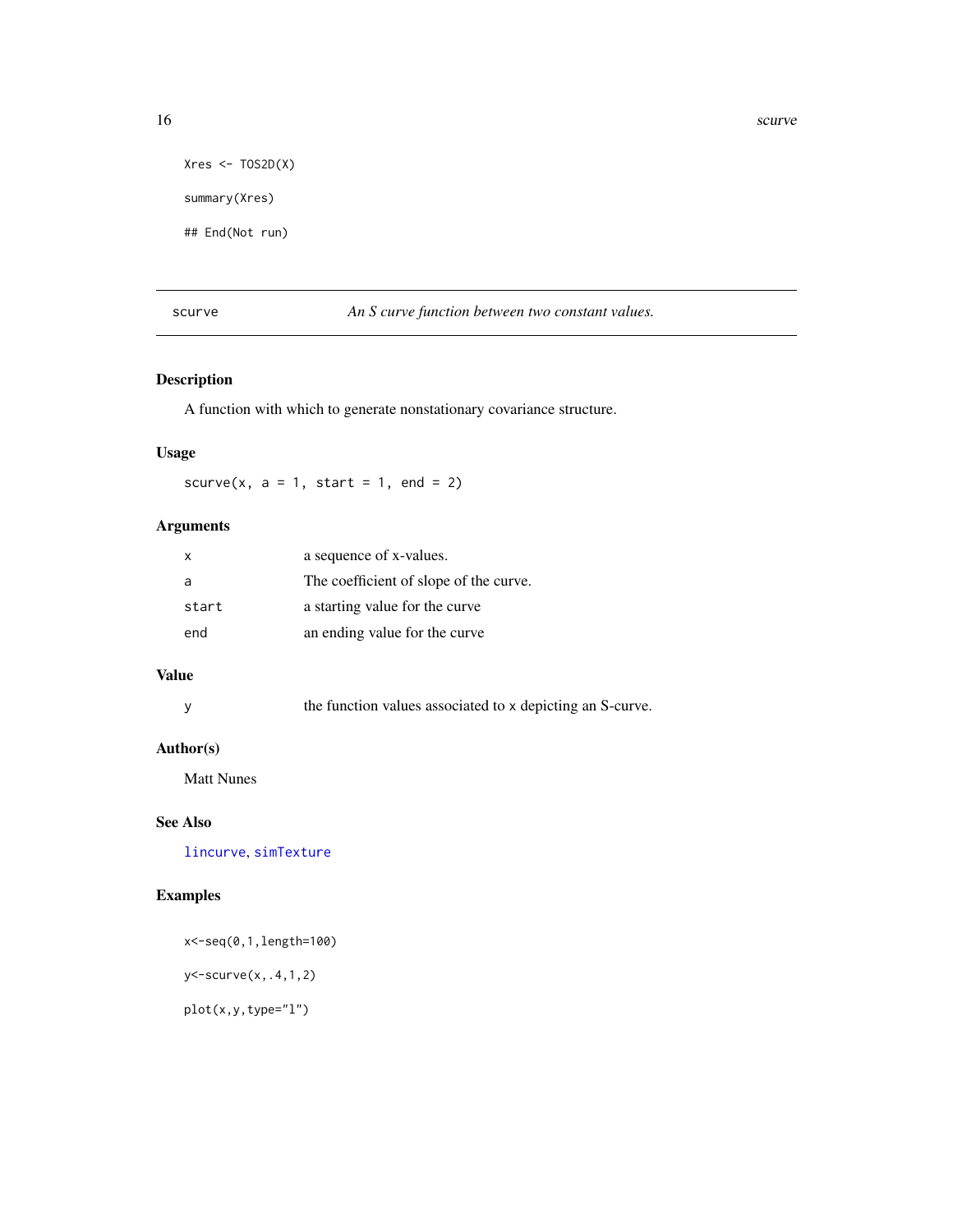<span id="page-16-1"></span><span id="page-16-0"></span>

#### Description

This function will generate images of a specified type

#### Usage

 $simTexture(n = 256, sd = 1, K = 150, imtype = "S1", ...)$ 

#### Arguments

| n      | The dimension of the image to be generated.                                                                                                                                    |
|--------|--------------------------------------------------------------------------------------------------------------------------------------------------------------------------------|
| sd     | The standard deviation of the increments of the LS2W process to be generated.                                                                                                  |
| К      | The number of images to generate.                                                                                                                                              |
| imtype | The type of image(s) to create. Must be one of "S1", "S2", "S3", "S4", "NS1", "NS2",<br>"NS3", "NS4", "NS5", "NS6", "NS7". See details for descriptions of the pro-<br>cesses. |
|        | Any other optional arguments needed for the image generation (see details).                                                                                                    |

#### Details

Several different processes can be generated with the simTexture function. The stationary processes are: a random normal process of specified standard deviation, sd (S1); a spatial moving average process with parameter rho (S2); an isotropic random field with a Matern covariance with shape parameter nu (S3) and a *diagonal Haar moving average* process of a specified order order and standard deviation sd (S4) (see the [Haar2MA.diag](#page-0-0) function in the LS2W package for more details).

The nonstationary processes are: a random field with unit standard deviation on the first half-plane, concatenated with a random normal half-plane of standard deviation sd (NS1); a white noise halfplane concatenated with a Matern stationary process (NS2); a *Haar Montage* of specified standard deviation sd (NS3) (see the LS2W [HaarMontage](#page-0-0) function for more details); a process with a slowlyvarying covariance structure (NS4); a white noise process with a central subregion of random Normal deviates with non-unit standard deviation sd (NS5); a white noise process with a subregion of random Normal deviates with non-unit standard deviation in the middle section of the top left quadrant sd (NS6); the final process is similar to NS5, except that there is an additional texture in a subregion of the image. In other words, the image is a montage of three two-dimensional Normal processes with differing standard deviations. The base texture is again of unit variance, whereas the other two textures have standard deviations sd and sd2 (NS7).

The other optional arguments for simTexture are as follows:

type - the type of neighbourhood dependence for the random field, either "queen" or "rook" (see the [cell2nb](#page-0-0) function documentation in the spdep package for more details).

rho - moving average parameter for the process S2.

nu - shape parameter for the Matern covariance for process S3.

order - Haar moving average order for S4.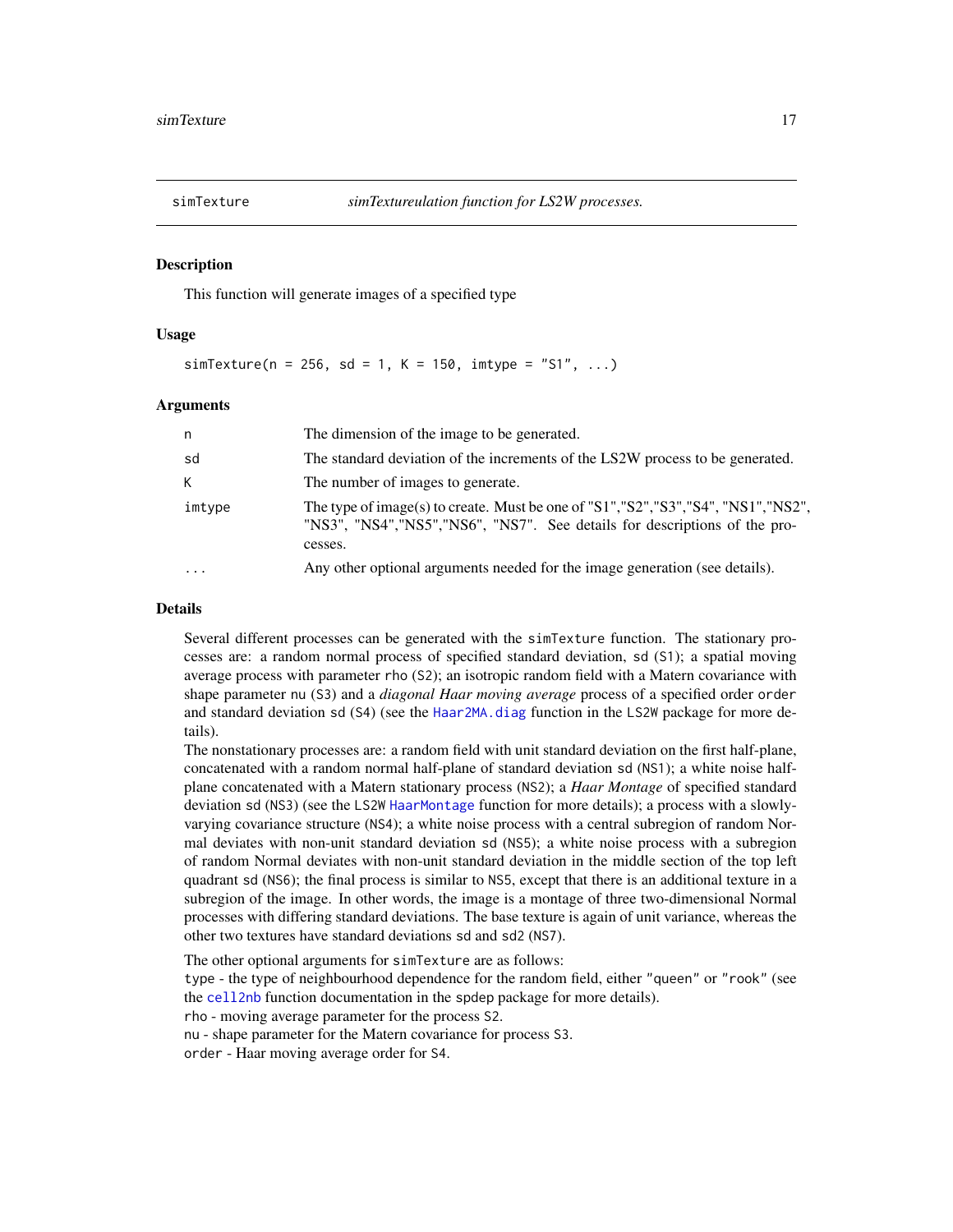fn - scurve or lincurve for NS4. start - start value for NS4 (passed into scurve or lincurve). end - end value for NS4 (passed into scurve or lincurve). a - "gradient" for NS4 (passed into scurve or lincurve). prop - proportion of inserted subimage for NS5, NS6 and the first subimage (NS7). sd2 - standard deviation of second inserted subimage for NS7. prop2 - proportion of second inserted subimage for NS7. pos1 - position of first inserted subimage for NS7. pos2 - position of second inserted subimage for NS7.

#### Value

images  $\Delta$  list of length K, with each list entry being an image of dimension  $n \times n$  with the chosen spectral structure.

#### Warning

Generating lots of images of high dimension may take a long time! Note that as of version 2.1-4 (2022-05-09), textures S3 and NS2 have been temporarily removed (commented out) from the functionality of this function, due to a broken package (RandomFields).

#### Author(s)

Sarah L. Taylor and Matt Nunes

#### References

Matern, B. (1960) Spatial variation. Stochastic models and their application to some problems in forest surveys and other sampling investigations *Meddleanden fran statens Skogsforskningsinstitut* 49 (5).

Eckley, I.A., Nason, G.P., and Treloar, R.L. (2010) Locally stationary wavelet fields with application to the modelling and analysis of image texture *Journal of the Royal Statistical Society Series C*, 59, 595-616.

Taylor, S.L., Eckley, I.A., and Nunes, M.A. (2014) A Test of Stationarity for Textured Images. *Technometrics*, 56 (3), 291-301.

#### See Also

[HaarMontage](#page-0-0)

#### Examples

```
X1 <- simTexture(128,K=1,imtype="S4",order=3)
X2 <- simTexture(128,K=1,imtype="NS4",fn=lincurve,a=.25,start=1,end=2)
X3 <- simTexture(128,K=1,imtype="NS5",sd=1.6,prop=.25)
X4 <- simTexture(128,K=1,imtype="NS7",sd=1.6,prop=.25,sd2=2.8, prop2=0.25,
pos1=c(10,10),pos2="e")
```
# try plotting the images:

<span id="page-17-0"></span>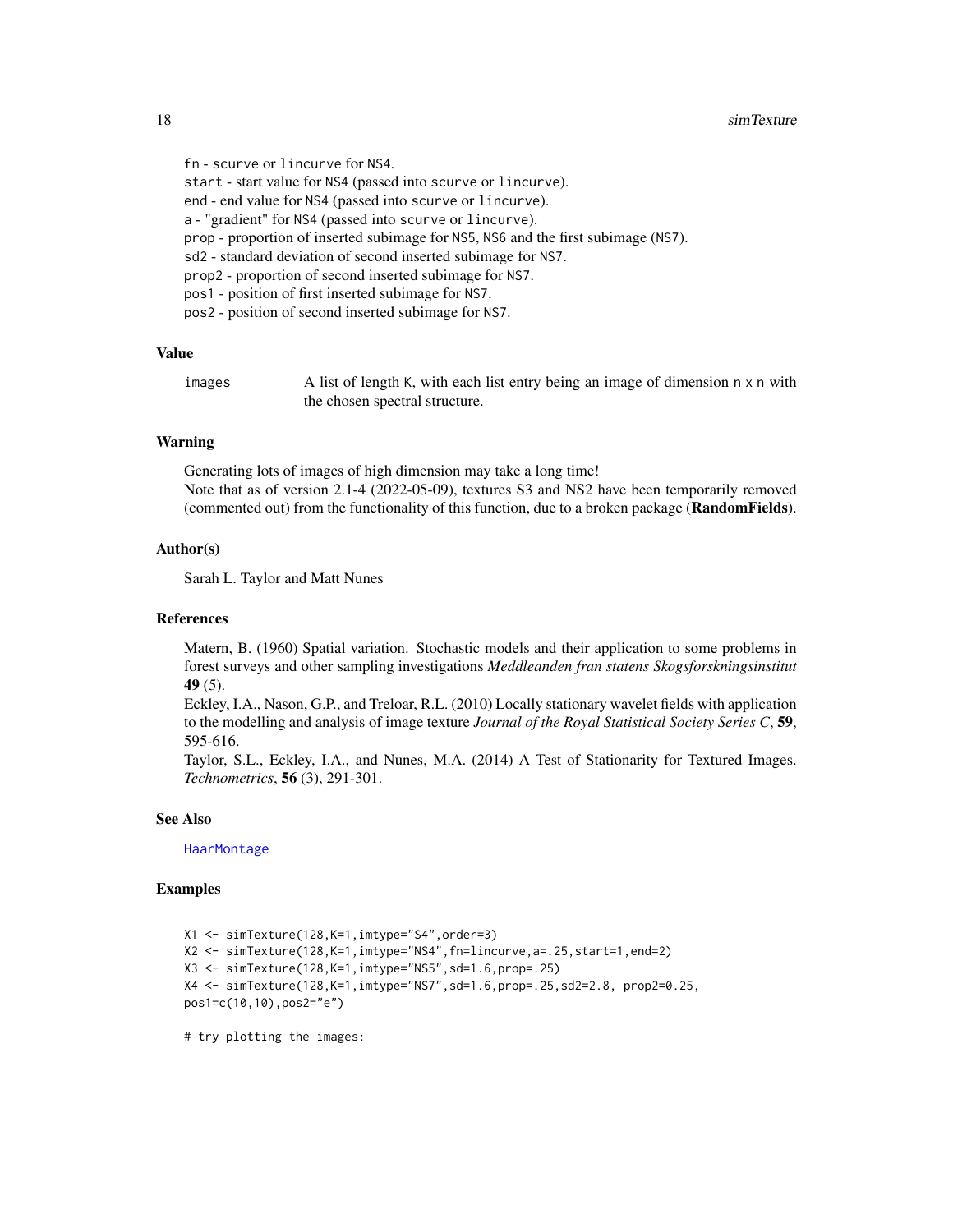#### <span id="page-18-0"></span>TOS2D 19

## Not run: image(plotmtx(X1[[1]]))

#### <span id="page-18-1"></span>TOS2D *Perform bootstrap stationarity test for images.*

#### Description

For a given image this function performs bootstrapping to test the hypothesis that the image is stationary.

#### Usage

```
TOS2D(image, detrend = FALSE, nsamples = 100, theTS = avespecvar, verbose = TRUE,...)
```
#### Arguments

| image    | The image you want to analyse.                                                                                                            |
|----------|-------------------------------------------------------------------------------------------------------------------------------------------|
| detrend  | This specifies whether to use Tukey's median polish to remove the image trend.                                                            |
| nsamples | Number of bootstrap simulations to carry out.                                                                                             |
| theTS    | Specifies the particular test statistic to be used. This function should measure<br>the departure from constancy of the wavelet spectrum. |
| verbose  | If TRUE informative messages are printed.                                                                                                 |
| $\cdots$ | Any other arguments supplied to the LS2W function cddews.                                                                                 |

#### Details

This function first of all crops the image (if necessary) to have dyadic dimensions. The test statistic (theTS), which should be based upon the local wavelet spectrum, is calculated for this original image and the local wavelet spectrum under the null hypothesis is calculated, so as to be able to simulate realisations under the null hypothesis. nsamples images are simulated and test statistic is found for each. The function returns all the test statistic values which may be passed to [getpval](#page-6-1) in order to find a p-value for the test. For full details on this testing procedure see Taylor et al. (2014).

#### Value

A list with the following components:

| data.name | The name of the image analysed.                                                                                                                                                                         |
|-----------|---------------------------------------------------------------------------------------------------------------------------------------------------------------------------------------------------------|
| samples   | A vector of length nsamples +1. The first entry is the value of the test statistic<br>computed on the original image while the remaining entries are test statistic<br>values for the simulated images. |
| statistic | The name of the test statistic used.                                                                                                                                                                    |
| p.value   | The bootstrap p-value for the test.                                                                                                                                                                     |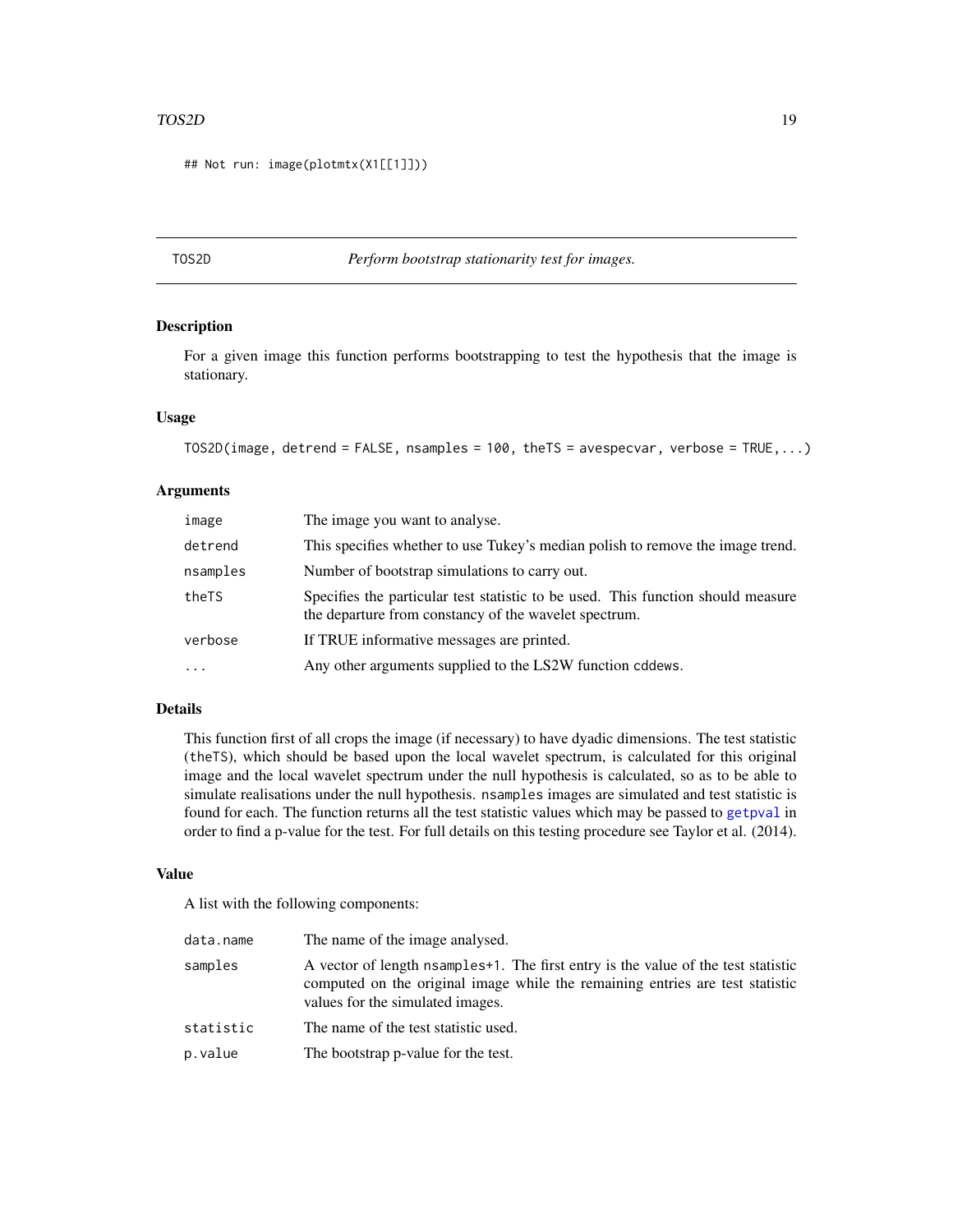#### <span id="page-19-0"></span>Author(s)

Sarah L. Taylor

#### References

Taylor, S.L., Eckley, I.A., and Nunes, M.A. (2014) A Test of Stationarity for Textured Images. *Technometrics*, 56 (3), 291-301.

# See Also

[avespecvar](#page-2-1), [getpval](#page-6-1)

# Examples

```
# Generate a stationary image
#
testimage <- matrix(rnorm(64*64), nrow=64, ncol=64)
#
#Run test of stationarity
```
## Not run: TestofStat<-TOS2D(testimage)